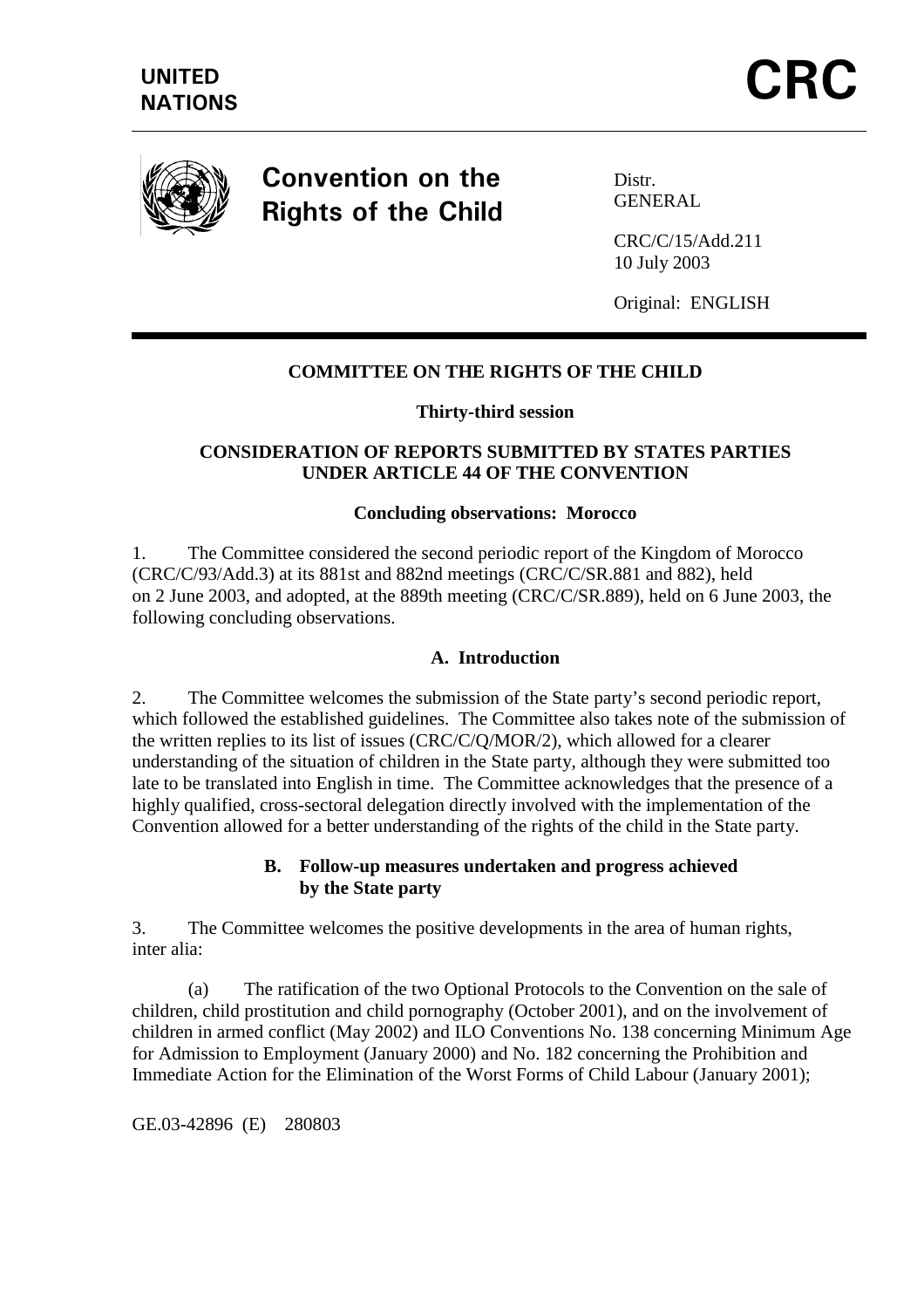(b) The hosting by the State party in recent years of several international conferences on the rights of the child, such as the Arab-African Forum Against Commercial Sexual Exploitation of Children (2001) in preparation for the second World Congress against Commercial Sexual Exploitation of Children (Yokohama, 2001); and the Conference of Arab-African Ministers of Finance (2001) in preparation for the General Assembly special session on children;

 (c) The increase in the age of compulsory recruitment into the armed forces to 20 years;

 (d) The revision of the law concerning the protection of abandoned children (August 2002);

 (e) The adoption of the Criminal Law Procedure containing a special chapter concerning juveniles in conflict with the law (to enter into force in October 2003);

(f) The nomination of an Ombudsman (December 2002).

## **C. Factors and difficulties impeding the implementation of the Convention**

4. The Committee acknowledges that poverty, the high rate of unemployment and the climatic conditions have a negative impact on the human and financial resources available for the implementation of the Convention and have increased the financial burden on households for health and education.

## **D. Principal subject of concern and recommendations**

## **1. General measures of implementation**

## **Previous recommendations of the Committee**

5. The Committee welcomes the publication of the Convention in the *Official Gazette* and the ratification of ILO Convention No. 138, but regrets that some of the concerns it expressed and the recommendations it made (CRC/C/15/Add.60) after its consideration of the State party's initial report (CRC/C/28/Add.1) have been insufficiently addressed, particularly those contained in paragraphs 20 to 28, such as the reservation made upon article 14 of the Convention, non-discrimination against girls and child labour. Those concerns and recommendations are reiterated in the present document.

#### 6. **The Committee urges the State party to make every effort to address the previous recommendations that have not yet been implemented and the concerns contained in the present concluding observations.**

## **Reservations**

7. The Committee is concerned at the reservation made to article 14 of the Convention by the State party, which affects the implementation of the rights guaranteed in this article, but welcomes the information given during the dialogue that the State party will reconsider the need for this reservation.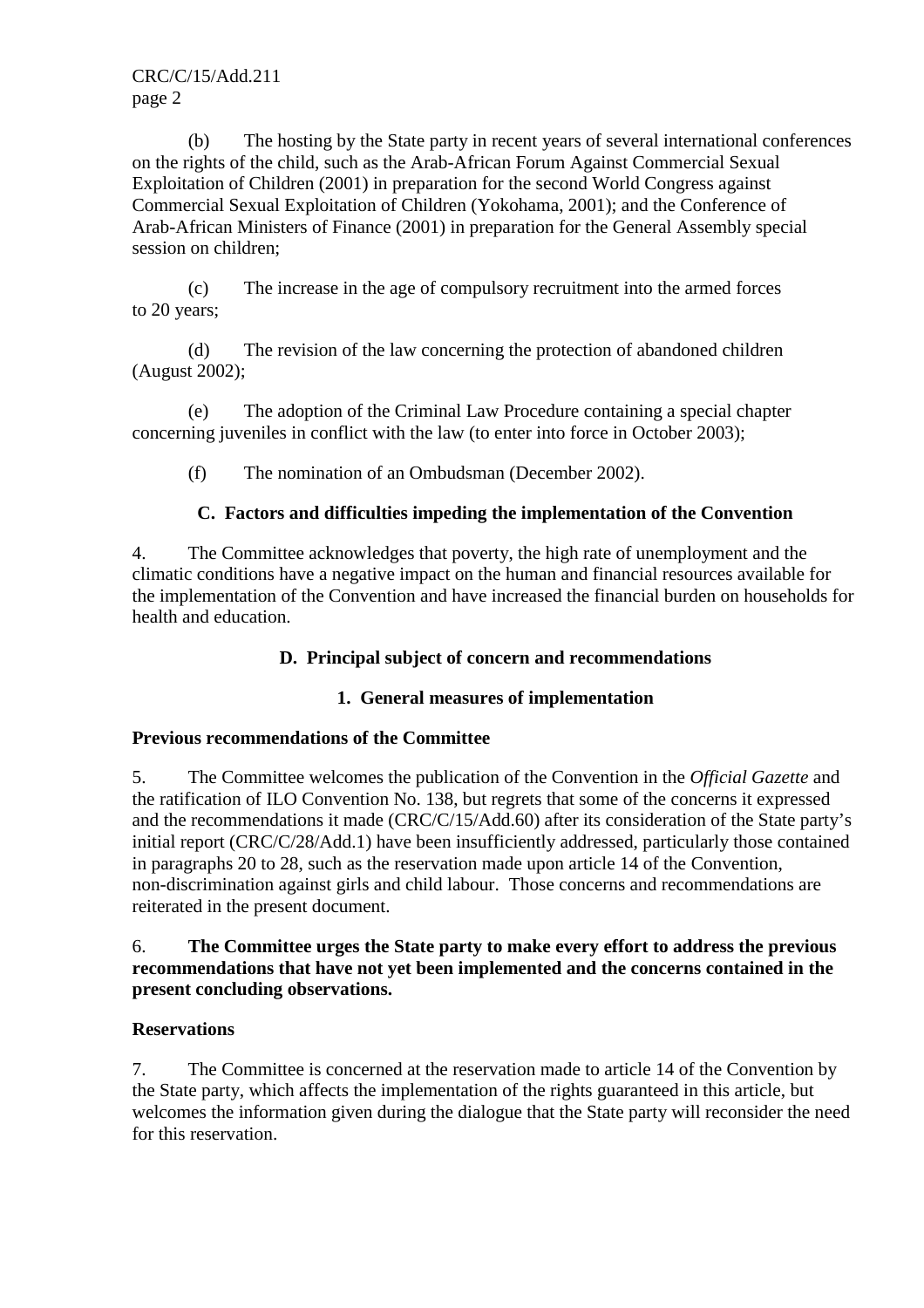## 8. **The Committee, in line with its previous recommendations (CRC/C/15/Add.60, para. 18) and in light of the 1993 Vienna Declaration and Programme of Action, encourages the State party to reconsider its reservation to article 14 with a view to withdrawing it.**

# **Legislation**

9. The Committee welcomes the establishment of a ministerial committee within the Ministry of Human Rights to address the harmonization of domestic law with international human rights instruments, including the Convention. In addition, the Committee takes note of the draft presented to the Government by the National Observatory on the Rights of the Child for such harmonization. However, the Committee remains concerned that there are still discrepancies between domestic legislation and the Convention.

10. **The Committee recommends that the State party continue and strengthen its efforts to incorporate into domestic law the rights, principles and provisions of the Convention in order to ensure that all legislation complies with the Convention and that the provisions and principles of the Convention are widely applied in legal and administrative proceedings.** 

## **Resources**

11. The Committee notes the efforts undertaken to increase the budget allocations for the social sector, but remains concerned at the relatively low level of these allocations as a percentage of the national budget. The Committee is further concerned at the lack of a breakdown of budgetary resources allocated for children in the various ministries. The Committee is also concerned that insufficient attention has been paid to article 4 of the Convention regarding the implementation to the "maximum extent of … available resources" of economic, social and cultural rights of children.

## 12. **The Committee recommends that the State party:**

**(a) Make every effort to increase the proportion of the budget allocated to the realization of children's rights and, in this context, to ensure the provision of appropriate human resources, and to guarantee that the implementation of child policies is a priority;** 

 **(b) Develop ways to establish a systematic assessment of the impact of budgetary allocations on the implementation of children's rights and to collect and disseminate information in this regard.** 

## **Coordination**

13. The Committee notes the establishment of the Office of the Secretary of State for Family Affairs and Social Welfare to coordinate all actions regarding children. However, the Committee, noting the information by the delegation that the change of title from Minister of State to Secretary of State does not change its level in the government hierarchy or its mandate, remains concerned that this body does not have the financial and human resources to coordinate the implementation of the Convention throughout the State party effectively.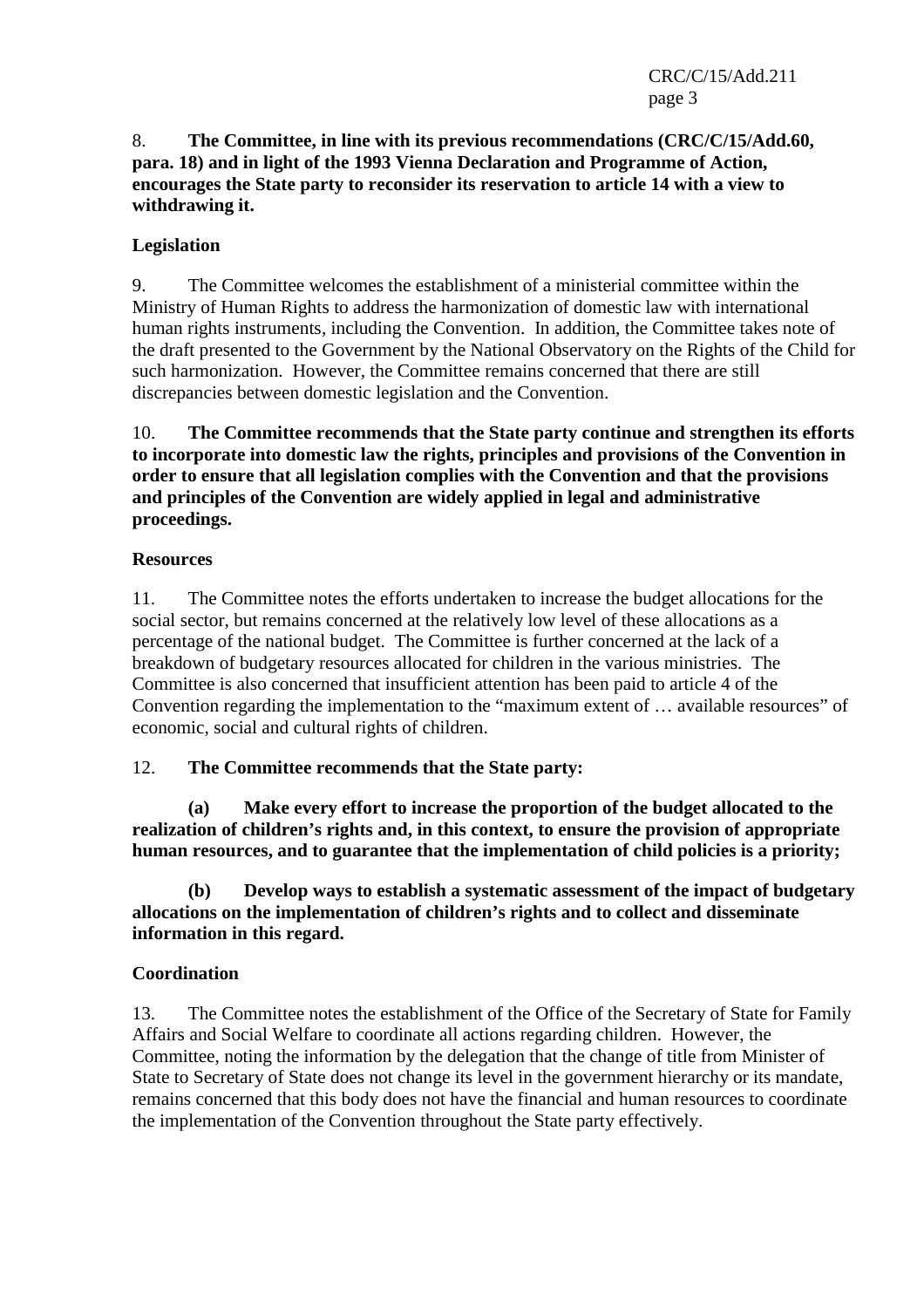14. **The Committee recommends that the State party empower and provide the necessary financial and human resources to the Office of the Secretary of State for Family Affairs and Social Welfare so that it can effectively and efficiently coordinate the implementation of all areas of the Convention, both between ministries and between national, regional and local authorities.** 

# **National plan of action**

15. The Committee notes that an evaluation of the 1992 Plan of Action was conducted by a national commission in preparation for the General Assembly special session on children, but remains concerned that the development of a new plan of action has not been started yet.

16. **The Committee recommends that the State party take all necessary measures to expedite the preparation of a new plan of action for children and find the most appropriate way to proceed, e.g. through the revitalization of a reconstituted national commission which should include all major actors in the implementation of the Convention.** 

## **Independent monitoring structures**

17. The Committee notes with appreciation the role of the National Observatory on the Rights of the Child in evaluating progress in the implementation of the Convention, as indicated in the State party's report (para. 71), and the nomination of the Ombudsman, but regrets the absence of an independent monitoring structure with a mandate which would include the power to receive and address individual complaints of violations of the rights of the child.

18. **The Committee encourages the State party to consider the establishment of an independent national human rights institution, either as a part of the existing Observatory or Ombudsman's Office or as a separate body, in accordance with the Paris Principles and taking into account the Committee's general comment No. 2 on national human rights institutions, to monitor and evaluate progress in the implementation of the Convention national and local levels. In addition, the Committee recommends that the institution be allocated adequate human and financial resources and that its mandate include the power to receive and investigate complaints of violations of child rights in a child-sensitive manner and to address them effectively. The Committee encourages the State party to seek technical assistance from, among others, OHCHR and UNICEF.** 

# **Data collection**

19. The Committee welcomes the statistical data provided by the State party annexed to its report and in the written replies, as well as its intention to establish a national statistical information board. Nevertheless, the Committee remains concerned at the absence of a nationwide mechanism to collect and analyse data on the areas covered by the Convention.

20. **The Committee recommends that the State party develop a system of data collection and indicators consistent with the Convention and disaggregated by gender, age and urban/rural area. This system should cover all children up to the age of 18 years with**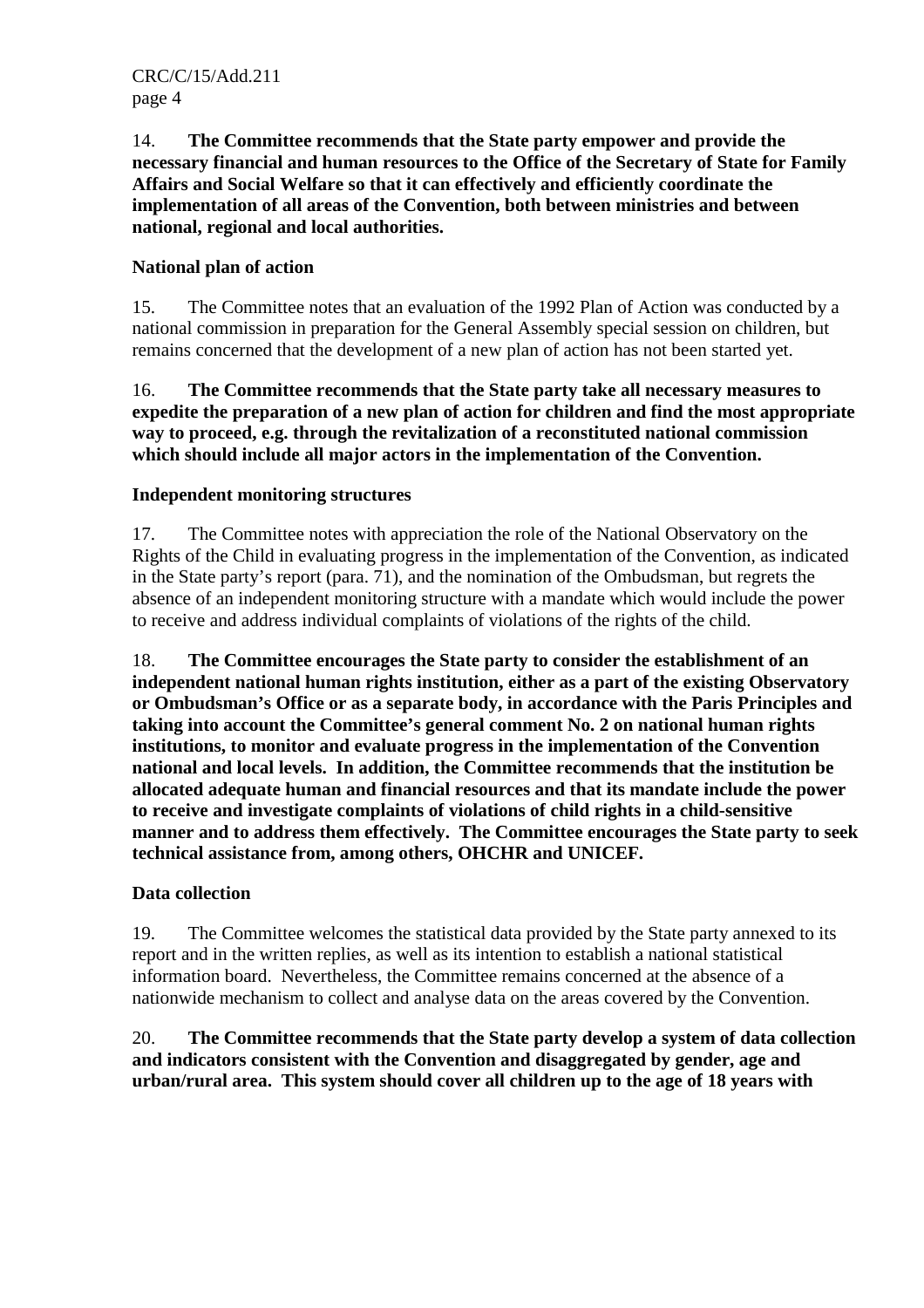**specific emphasis on the particularly vulnerable. It further encourages the State party to use these indicators and data for the formulation of policies and programmes for the effective implementation of the Convention. The Committee recommends that the State party seek technical assistance from, for example, UNICEF and UNDP.** 

## **Training and dissemination**

21. The Committee welcomes the 1994 National Programme for Education and Human Rights which is still in its pilot phase and notes with appreciation the efforts made by the State party to publicize widely the principles and provisions of the Convention and to train various groups of professionals working with or for children. The Committee is, however, of the opinion that these measures need to be further strengthened and implemented in a sustained, comprehensive and systematic way.

## 22. **In line with its previous recommendations (ibid.), the Committee recommends that the State party:**

 **(a) Continue and strengthen its efforts to disseminate the Convention both among children and the wider public, including by means of appropriate material specifically for children and translated into the various languages spoken in the State party, notably in the Tamazight language and Moroccan dialect;** 

**(b) To continue and strengthen in a more systematic and sustained manner its education and training programmes on the principles and provisions of the Convention for all professional groups working for and with children, such as judges, lawyers, law enforcement officials, civil servants, teachers, health personnel, social workers and religious leaders.** 

# **2. Definition of the child**

23. The Committee notes the positive measures taken to bring the different age requirements into full compliance with the Convention, inter alia by raising the minimum age of admission to employment to 15 years. While noting the statement of the delegation that the State party intends to increase the minimum age of marriage for girls to 18 years, the Committee remains concerned at the disparity in the minimum ages of marriage for boys (18 years) and girls (15 years).

24. **The Committee recommends that the State party rectify the disparity in the minimum age of marriage for boys and girls by raising the minimum age of marriage for girls to that of boys.** 

# **3. General principles**

## **The right to non-discrimination**

25. The Committee welcomes the efforts undertaken to fight against gender discrimination within the framework of a national plan of action, but remains concerned by the persistence of, in particular, direct and indirect discrimination against girls and children born out of wedlock, including in areas relating to personal status (e.g. inheritance, custody and guardianship), which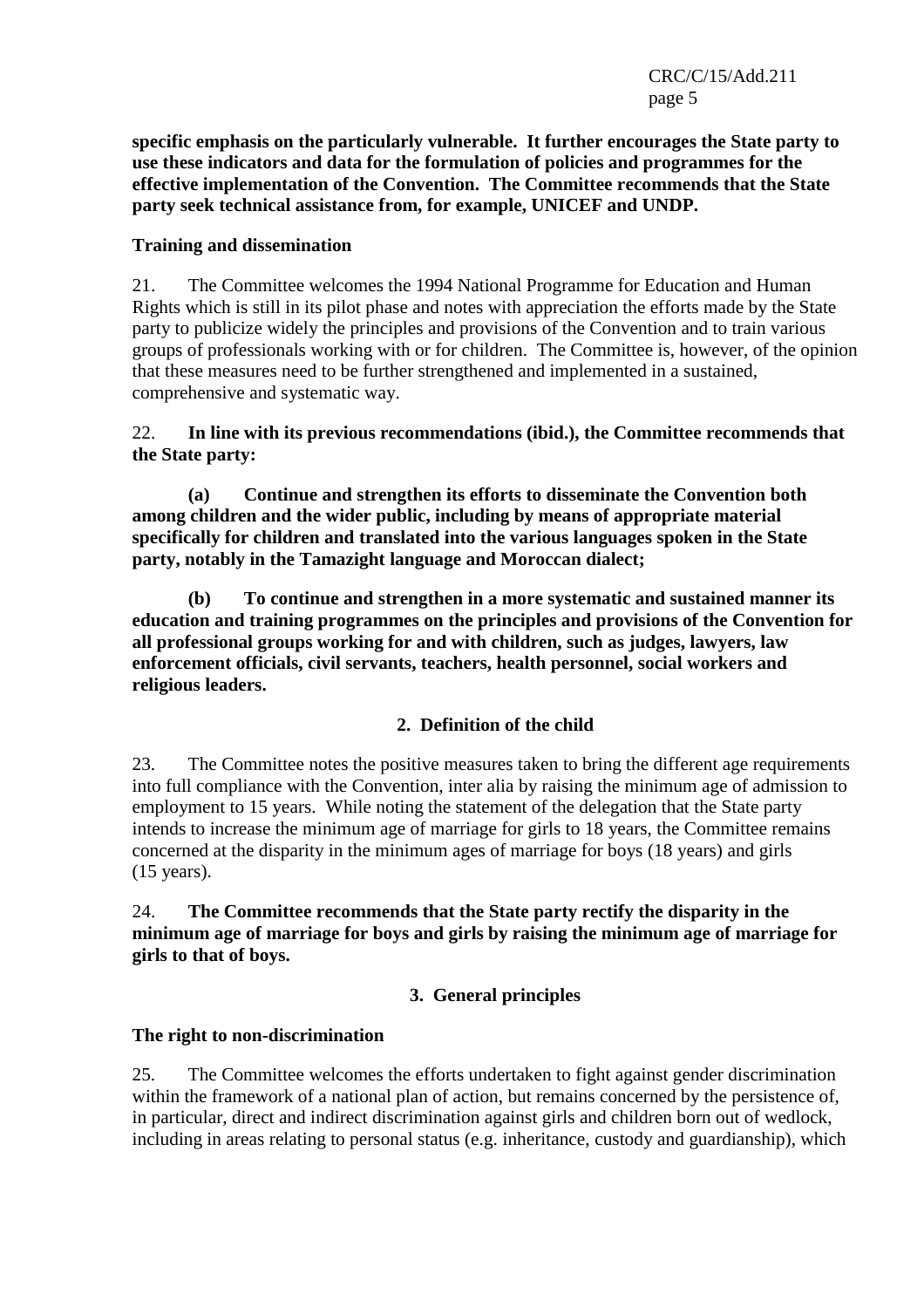is incompatible with article 2 of the Convention. The Committee is further concerned that a child born of a Moroccan mother and a non-national father cannot acquire Moroccan citizenship by birth. The Committee is concerned at the persistent disparities between different regions and between rural and urban areas.

26. **In accordance with article 2 of the Convention, the Committee recommends that the State party continue and strengthen its measures, including enacting or rescinding civil and criminal legislation where necessary, to prevent and eliminate discrimination on the grounds of sex and birth in all fields of civil, economic, political, social and cultural life. The Committee recommends that the State party take all appropriate measures, such as comprehensive public education campaigns, to prevent and combat negative societal attitudes in this regard, particularly within the family, and train members of the legal profession, especially the judiciary, to be gender sensitive. Religious leaders should be mobilized to support such efforts.** 

27. **The Committee requests that specific information be included in the next periodic report on measures and programmes relevant to the Convention on the Rights of the Child taken by the State party in follow-up to the Declaration and Programme of Action adopted by the 2001 World Conference against Racism, Racial Discrimination, Xenophobia and Related Intolerance and taking into account the Committee's general comment No. 1 on article 29 (1) (aims of education).** 

## **The best interests of the child**

28. The Committee is concerned that in actions concerning children, the general principle of the best interests of the child contained in article 3 of the Convention is not always a primary consideration, including in matters relating to family law (e.g. custody under the law is determined by the child's age rather than the child's best interests).

## 29. **The Committee recommends that the State party in its review of legislation and administrative measures ensure that article 3 of the Convention is duly reflected therein and taken into consideration.**

## **Respect for the views of the child**

30. The Committee welcomes the establishment of the Children's Parliament and the development of a model for Children's City Councils, but remains concerned that respect for the views of the child remains limited owing to traditional societal attitudes towards children on the part of schools, courts, administrative bodies and, especially, the family.

## 31. **The Committee recommends that the State party:**

## **(a) Support and strengthen the activities of the Children's Parliament and develop effective and adequately resource Children's City Councils;**

 **(b) Promote and facilitate, within the family, the schools, the courts and administrative bodies, respect for the views of children and their participation in all matters affecting them, in accordance with article 12 of the Convention;**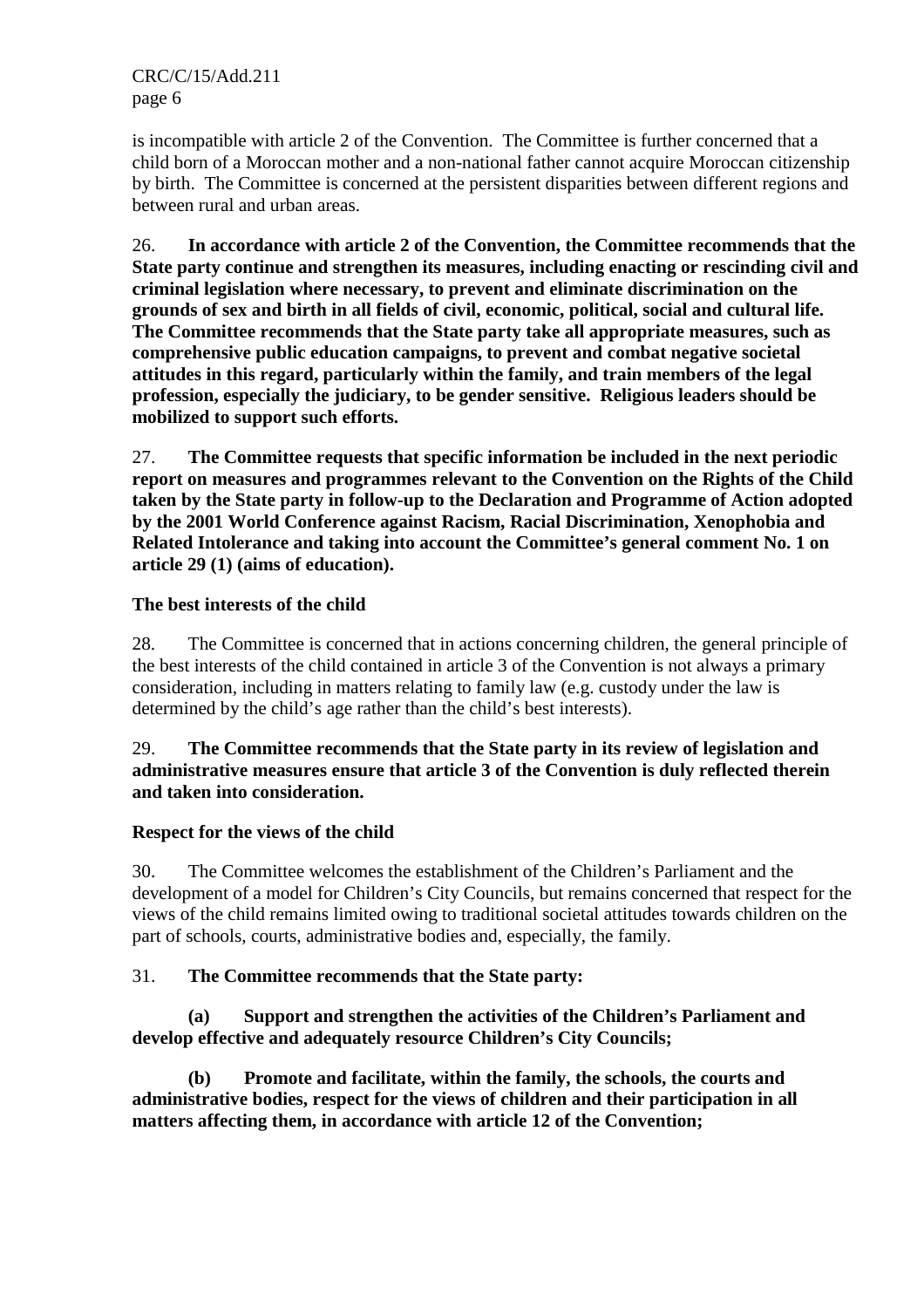**(c) Develop skills-training programmes in community settings for teachers, social workers, local officials and religious leaders to enable them to assist children to express their informed views and opinions and to take those views into consideration;** 

#### **(d) Seek assistance from UNICEF, among others.**

#### **4. Civil rights and freedoms**

#### **Birth registration**

32. The Committee welcomes the new law on birth registration that has been in force since May 2000, but remains concerned at the rather low level (85.5 per cent) of birth registration.

33. **The Committee recommends that the State party ensure effective implementation of the new law, supported by awareness-raising campaigns concerning the importance of birth registration, in order to achieve 100 per cent birth registration by May 2008.** 

**Right not to be subjected to torture or other cruel, inhuman or degrading treatment or punishment** 

34. The Committee notes the efforts undertaken by the State party's report to raise awareness among the law enforcement personnel, but remains deeply concerned about allegations of ill-treatment of children by law enforcement officers.

#### 35. **The Committee recommends that the State party:**

 **(a) Take all necessary measures to prevent all forms of ill-treatment by law enforcement officers or any other officials;** 

 **(b) Set up child-sensitive mechanisms to receive, investigate and prosecute complaints against law enforcement officials regarding ill-treatment during arrest, questioning and police custody and in detention centres;** 

 **(c) Strengthen its efforts to train the law enforcement personnel on the human rights of children;** 

 **(d) In light of article 39, take all appropriate measures to ensure the physical and psychological recovery and social integration of child victims of torture and/or ill-treatment.** 

## **5. Family environment and alternative care**

#### **Children deprived of a family environment**

36. The Committee expresses its concern at the large number of children who are placed in institutions and at the living conditions in these institutions, and at the increasing number of children who are abandoned by their parents.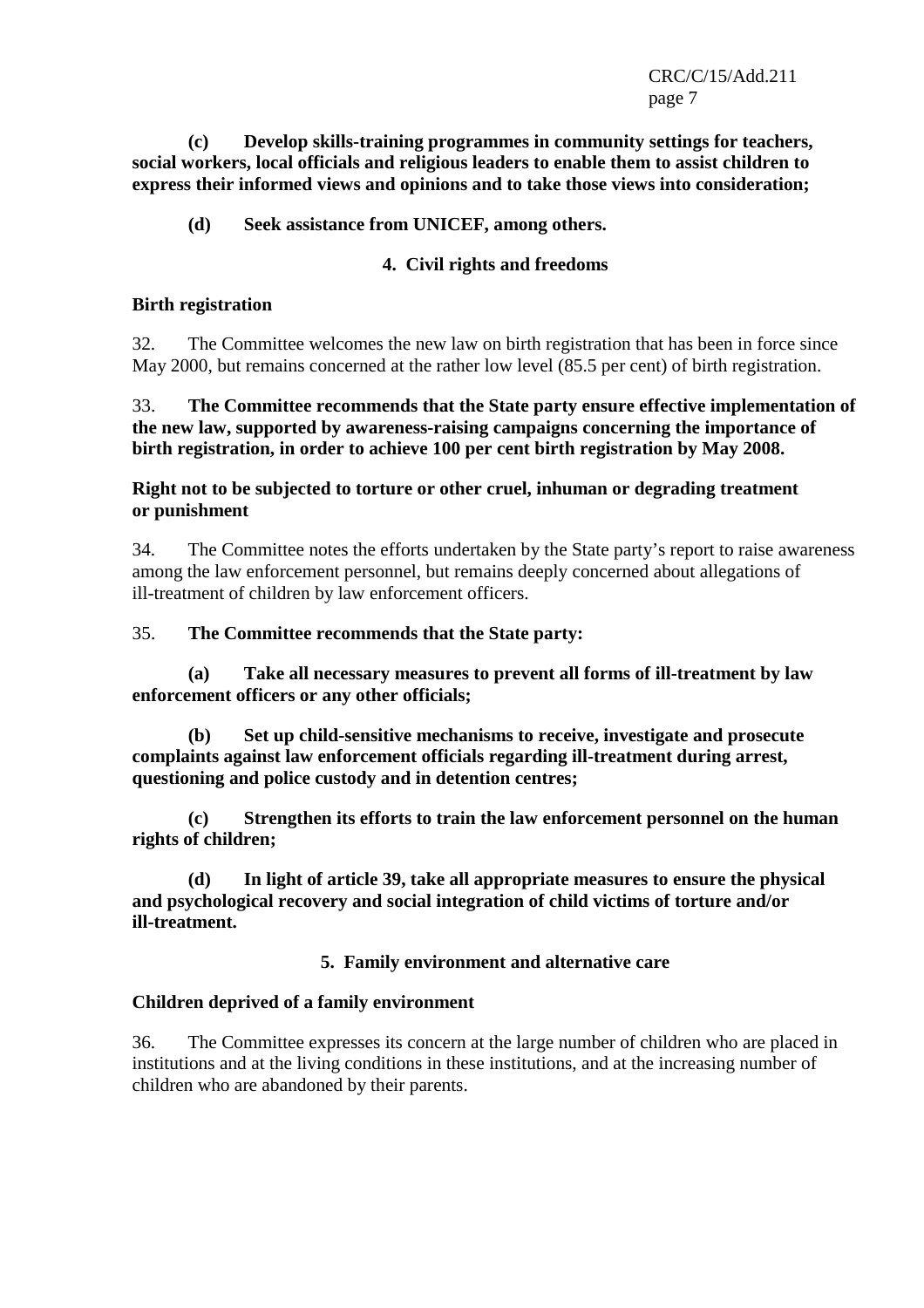37. **The Committee recommends that the State party:** 

 **(a) Undertake a study to assess the situation of children placed in institutions, including their living conditions and the services provided;** 

 **(b) Develop programmes and policies to prevent the placement of children in institutions, inter alia by providing support and guidance to the most vulnerable families and by conducting awareness-raising campaigns;** 

 **(c) Take all necessary measures to allow children placed in institutions to return to their families whenever possible and consider the placement of children in institutions as a measure of last resort;** 

 **(d) Set clear standards for existing institutions and ensure periodic review of the placement of children, in light of article 25 of the Convention.** 

## **Alternative care**

38. The Committee welcomes the adoption of Dahir No. 1-02-172 in June 2002 revising Dahir No. 1-93-165 which regulates the *kafalah* system, but is concerned that its implementation may encounter difficulties. In addition, the Committee is concerned that in practice more girls than boys benefit from *kafalah*.

39. **The Committee recommends that the State party take all necessary measures to fully implement the new dahir on the** *kafalah* **system in order to ensure that:** 

 **(a) A judicial decision is at the origin of the placement of the child;** 

 **(b) All social benefits are attributed to these children in the same way as is done for other children;** 

 **(c) Effective mechanisms to receive and address complaints from children are established, standards of care are monitored and, in light of article 25 of the Convention, placement is reviewed periodically;** 

 **(d) Boys and girls are given the same opportunities under** *kafalah***.** 

## **Illicit transfer and non-return of children abroad**

40. The Committee is deeply concerned at the existence of difficulties in the implementation of decisions of the courts regarding custody and visitation rights for Moroccan children one of whose parents live outside Morocco and for foreign children one of whose parents is Moroccan.

41. **The Committee recommends that the State party undertake all necessary efforts to strengthen dialogue and consultation with relevant countries, as mentioned in the State party's report (para. 258), notably those with which the State party has signed an agreement regarding custody or visitation rights, and ratify the Hague Convention on Civil Aspects of International Child Abduction of 1980.**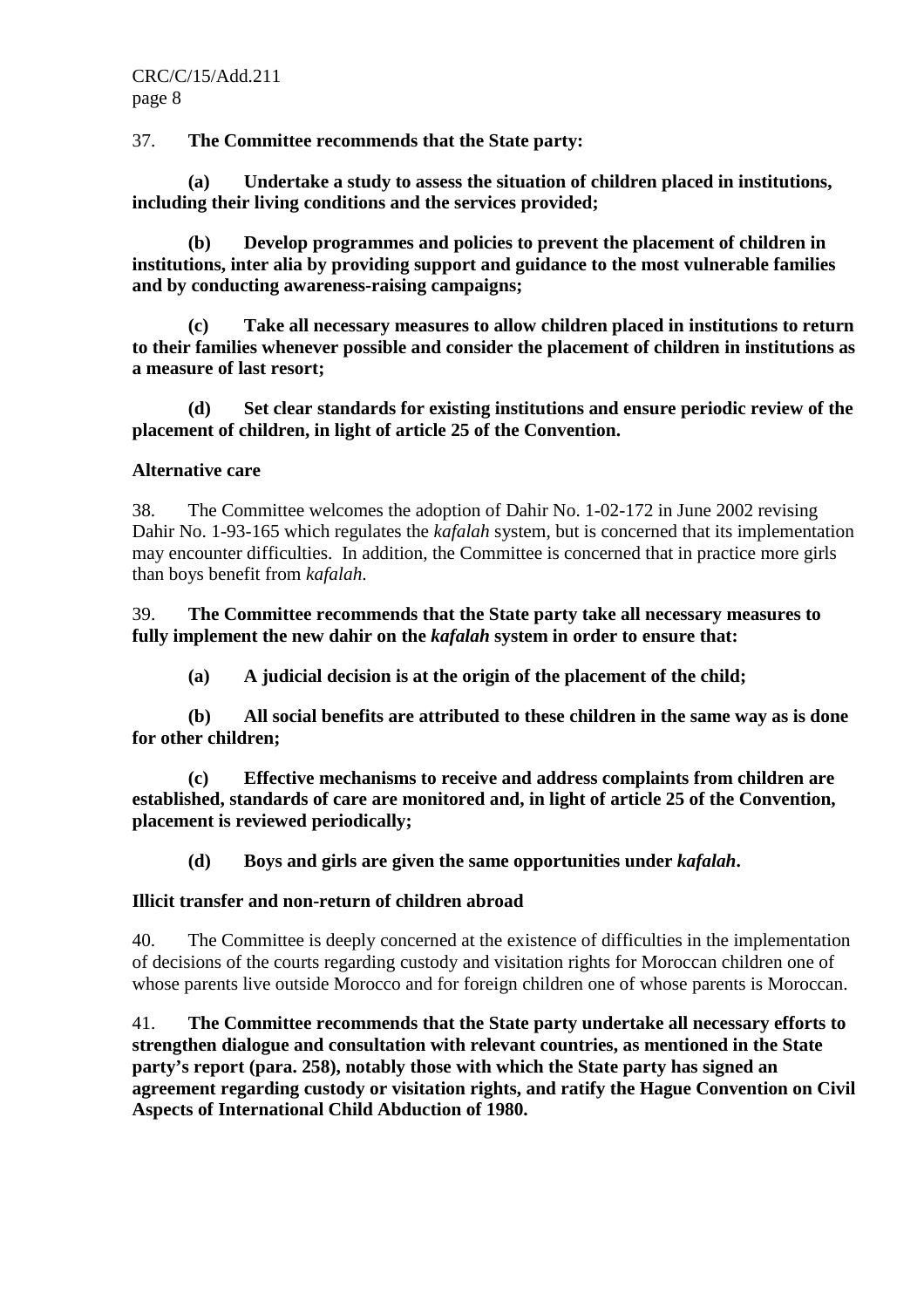#### **Violence, abuse, neglect and maltreatment**

42. The Committee notes the establishment of a committee of experts to draft a national strategy to fight child abuse and the exploitation of children and the various initiatives undertaken to raise awareness on this issue, such as the note sent in 2000 by the Ministry of Education to all education professionals directing them to refrain from administering corporal punishment. However, the Committee remains concerned at the apparently ongoing, and rather common use of corporal punishment in schools; the lack of awareness of and information on domestic violence, ill-treatment and abuse (sexual, physical and psychological) of children; and the insufficient financial and human resources allocated to programmes to combat the abuse of children. Moreover, the Committee is concerned at the age-limit set in the legislation regarding certain types of violence against children as children over 12 do not benefit from the same protection as younger children (report, para. 183).

#### 43. **In light of article 19 of the Convention, the Committee recommends that the State party:**

 **(a) Conduct a study to assess the root causes, nature and extent of ill-treatment and abuse of children, and design policies and programmes to prevent and combat it;** 

 **(b) Take legislative measures to prohibit all forms of physical and mental violence, including corporal punishment and sexual abuse of children in the family, schools and in institutions;** 

 **(c) Amend its legislation regarding the existing age-limit for special protection against violence;** 

 **(d) Carry out public education campaigns about the negative consequences of ill-treatment of children and promote positive, non-violent forms of discipline as an alternative to corporal punishment;** 

 **(e) Establish effective procedures and mechanisms to receive, monitor and investigate complaints, including intervening where necessary;** 

 **(f) Investigate and prosecute cases of ill-treatment, ensuring that the abused child is not victimized in legal proceedings and that his/her privacy is protected;** 

 **(g) Provide facilities for the care, recovery and reintegration of victims;** 

 **(h) Train parents, teachers, law enforcement officials, care workers, judges, health professionals and children themselves in the identification, reporting and management of cases of ill-treatment;** 

 **(i) Seek assistance from, among others, UNICEF and WHO.**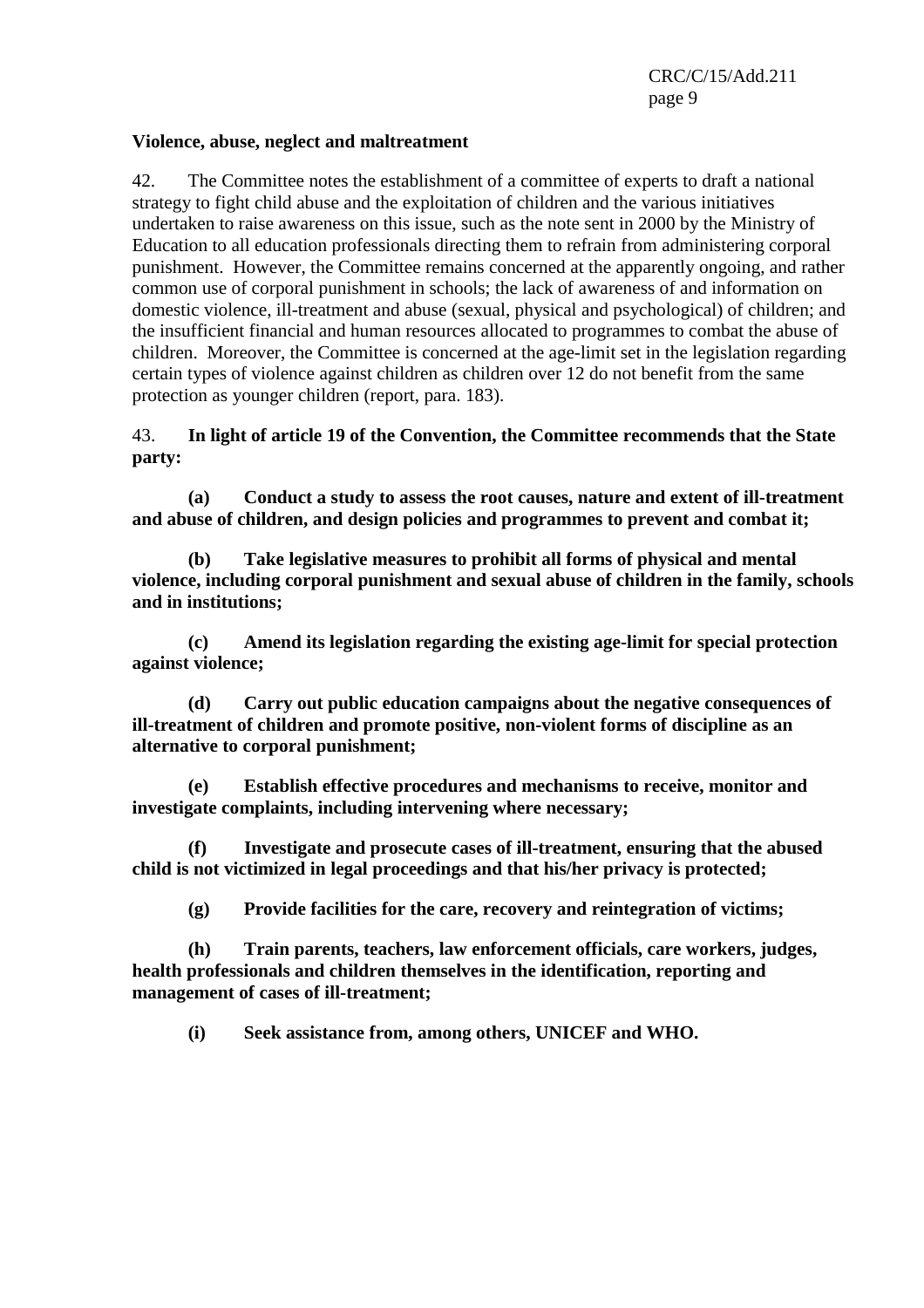## **6. Basic health and welfare**

#### **Health and health services**

44. The Committee notes the sustained commitment by the State party to implement its primary health policies, notably through several national programmes, including the National Immunization Programme and the Programme for Integrated Management of Childhood Illness. However, the Committee remains concerned at the relatively high child, infant and maternal mortality rates; the lack of coordination between the various existing health programmes; the important disparities between rural and urban areas regarding access to health services; the high incidence of iodine-deficiency disorders; and the decreasing use of breastfeeding, taking into account the existence of a national strategy for breastfeeding.

## 45. **The Committee recommends that the State party:**

 **(a) Strengthen its efforts to allocate appropriate resources, and develop, adopt and implement coordinated policies and programmes to improve and protect the health situation of children, particularly in the rural regions;** 

 **(b) Facilitate greater and equal access to primary health services, reduce the incidence of maternal, child and infant mortality, prevent and combat iodine-deficiency disorders and promote proper breastfeeding practices;** 

## **(c) Seek technical assistance from, among others, WHO and UNICEF.**

#### **Adolescent health**

46. The Committee is concerned that insufficient attention has been given to adolescent health issues, including developmental, mental and reproductive health concerns, and substance abuse. The Committee is also concerned at the particular situation of girls, given, for instance, the high percentage of early pregnancies, which can have a negative impact on their health and education.

## 47. **The Committee recommends that the State party:**

 **(a) Undertake a comprehensive study to assess the nature and extent of adolescent health problems, with the full participation of children and adolescents, and use this study as a basis for the formulation of adolescent health policies and programmes, paying particular attention to adolescent girls;** 

 **(b) Strengthen sexual and reproductive health education and mental health and adolescent-sensitive counselling services and make them accessible to adolescents.** 

## **HIV/AIDS**

48. The Committee welcomes the adoption of the National Strategic Plan to Fight AIDS, but remains extremely concerned at the increasing prevalence of HIV/AIDS amongst adults and children.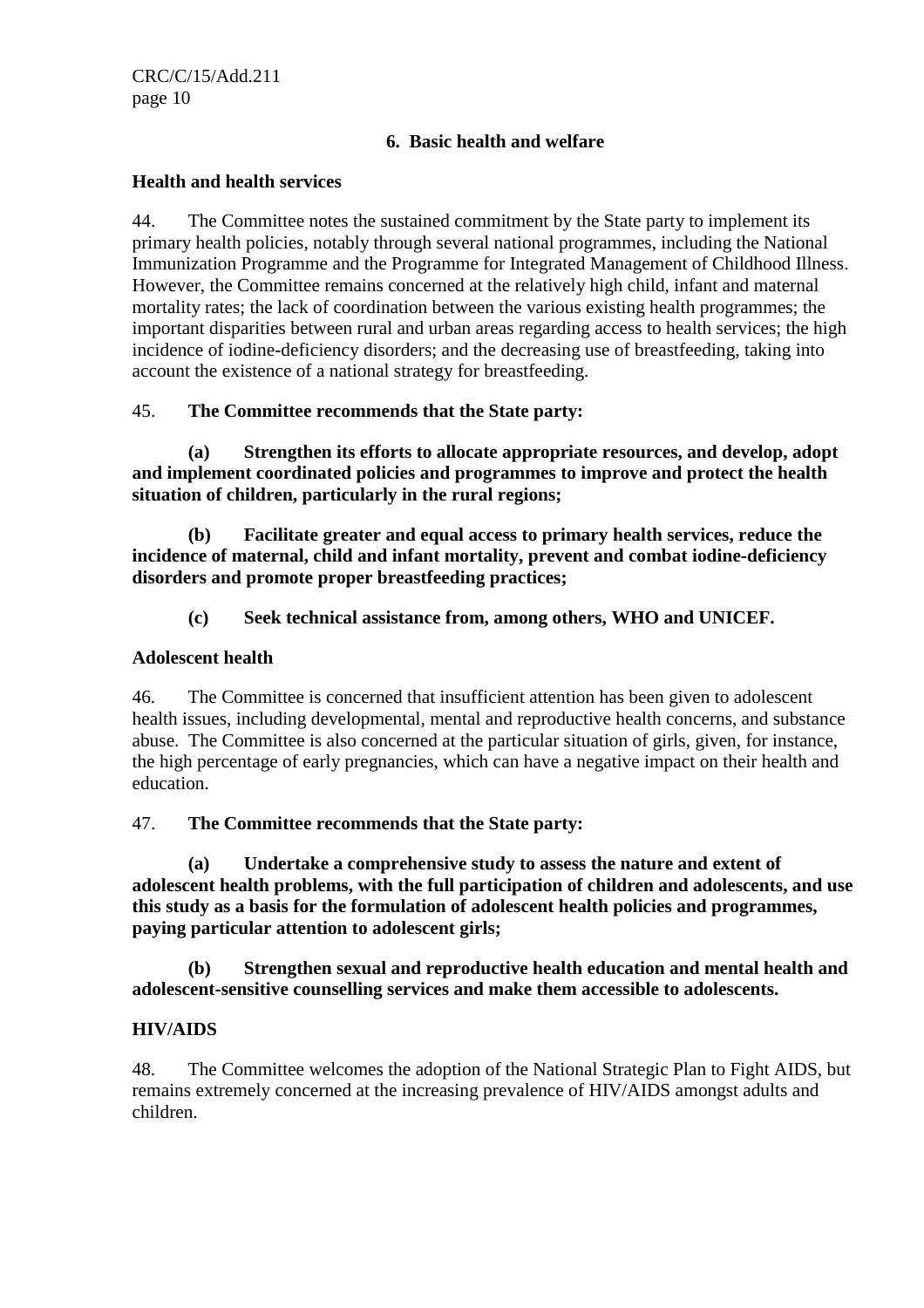## 49. **The Committee recommends that the State party:**

## **(a) Increase its efforts to prevent HIV/AIDS, taking into account the Committee's general comment No. 3 on HIV/AIDS and the rights of children;**

# **(b) Seek further technical assistance from, among others, UNICEF and UNAIDS.**

## **Children with disabilities**

50. The Committee notes the establishment of the Ministry of State for Disabled Persons and the adoption of Act 05-82 on the social protection of disabled persons and of Act 07-92 which provides a legal framework for the implementation of the previous Act. The Committee remains concerned at the lack of statistical data on children with disabilities in the State party, at the situation of children with physical and mental disabilities and, in particular, at the limited specialized health care, education and employment possibilities available to them and at the very high rate of illiteracy among children with disabilities.

51. **The Committee recommends that the State party:** 

 **(a) Ensure the collection and the use of adequately disaggregated and comprehensive data for the development of policies and programmes for children with disabilities;** 

 **(b) Review the situation of these children in terms of their access to suitable health care, education services and employment opportunities and allocate adequate resources to strengthen services for children with disabilities, support their families and train professionals in the field;** 

 **(c) Take note of the Standard Rules on the Equalization of Opportunities for Persons with Disabilities (General Assembly resolution 48/96, annex) and of the Committee's recommendations adopted at its day of general discussion on the rights of children with disabilities (CRC/C/69, paras. 310-339);** 

 **(d) Seek assistance from, among others, UNICEF and WHO.** 

## **Standard of living**

52. The Committee notes the efforts undertaken by the State party, notably through the National Five-Year Plan for Social and Economic Development (2000-2004), but remains concerned about the large number of children who do not enjoy their right to an adequate standard of living, including children belonging to poor families, children living in remote rural areas and street children. In addition, the Committee is concerned that not many children benefit from the social security system.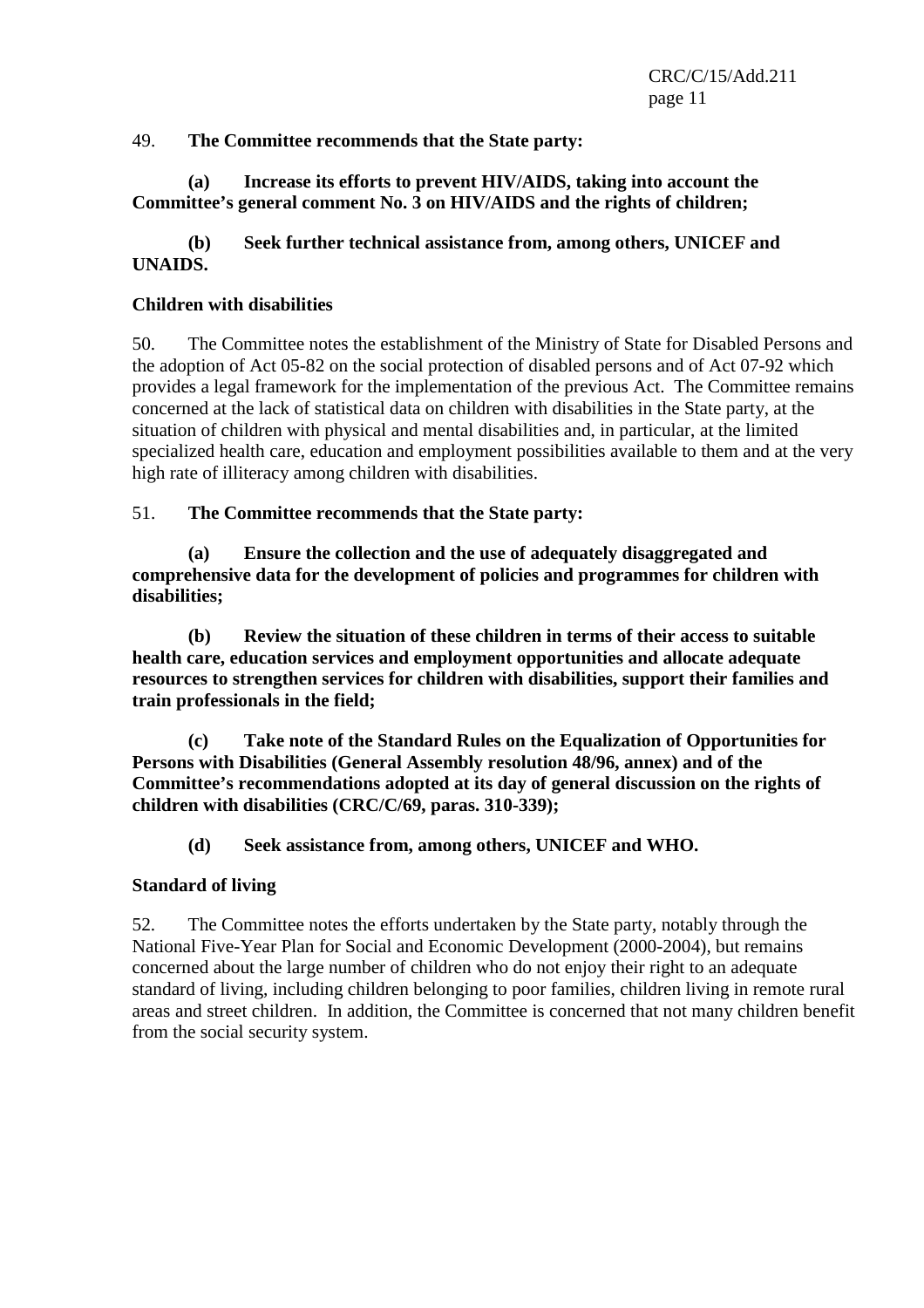53. **In accordance with article 27 of the Convention, the Committee recommends that the State party:** 

 **(a) Strengthen its efforts to provide support and material assistance to economically disadvantaged families, including single-parent families, and to guarantee the right of children to an adequate standard of living;** 

 **(b) Extend further and strengthen the social security coverage;** 

 **(c) Consider preparing a poverty reduction strategy with special emphasis on vulnerable children and their families;** 

 **(d) Seek assistance from United Nations agencies and donors.** 

## **7. Education, leisure and cultural activities**

54. The Committee also welcomes the efforts undertaken by the State party in this regard through the Five-Year Development Plan, as well as through the National Programme for Education and Human Rights launched in 1994, and the programme of cooperation with UNICEF to increase the school enrolment of girls (1997-2001), but remains concerned at the high illiteracy rate, notably among women. In addition, the Committee is concerned at the high drop-out and repetition rates, gender and regional disparities in the education system, the cost of primary education (supplies, textbooks, etc.) and the decreasing enrolment in early childhood education. The Committee is further concerned at the decrease in the portion of the national budget allocated to education; at the living conditions of teachers, which affect the quality of education; and at the difficulties faced by the vocational training system (report, para. 518).

55. **The Committee recommends that the State party:** 

 **(a) Progressively ensure that girls and boys, from urban, rural and least developed areas, all have equal access to educational opportunities, without any financial obstacles;** 

 **(b) Take the necessary measures, including the allocation of adequate financial, human and technical resources, to ensure better internal efficiency in the management of education, taking into account general comment No. 1 on article 29 (1) (aims of education);** 

 **(c) Pursue its efforts to introduce human rights, including children's rights, into the school curricula, as foreseen in the National Programme for Education and Human Rights;** 

 **(d) Seek to implement additional measures to promote early childhood education and to encourage children to stay in school, and adopt effective measures to reduce illiteracy rates;** 

 **(e) Continue cooperation with UNESCO and UNICEF in improving the education sector.**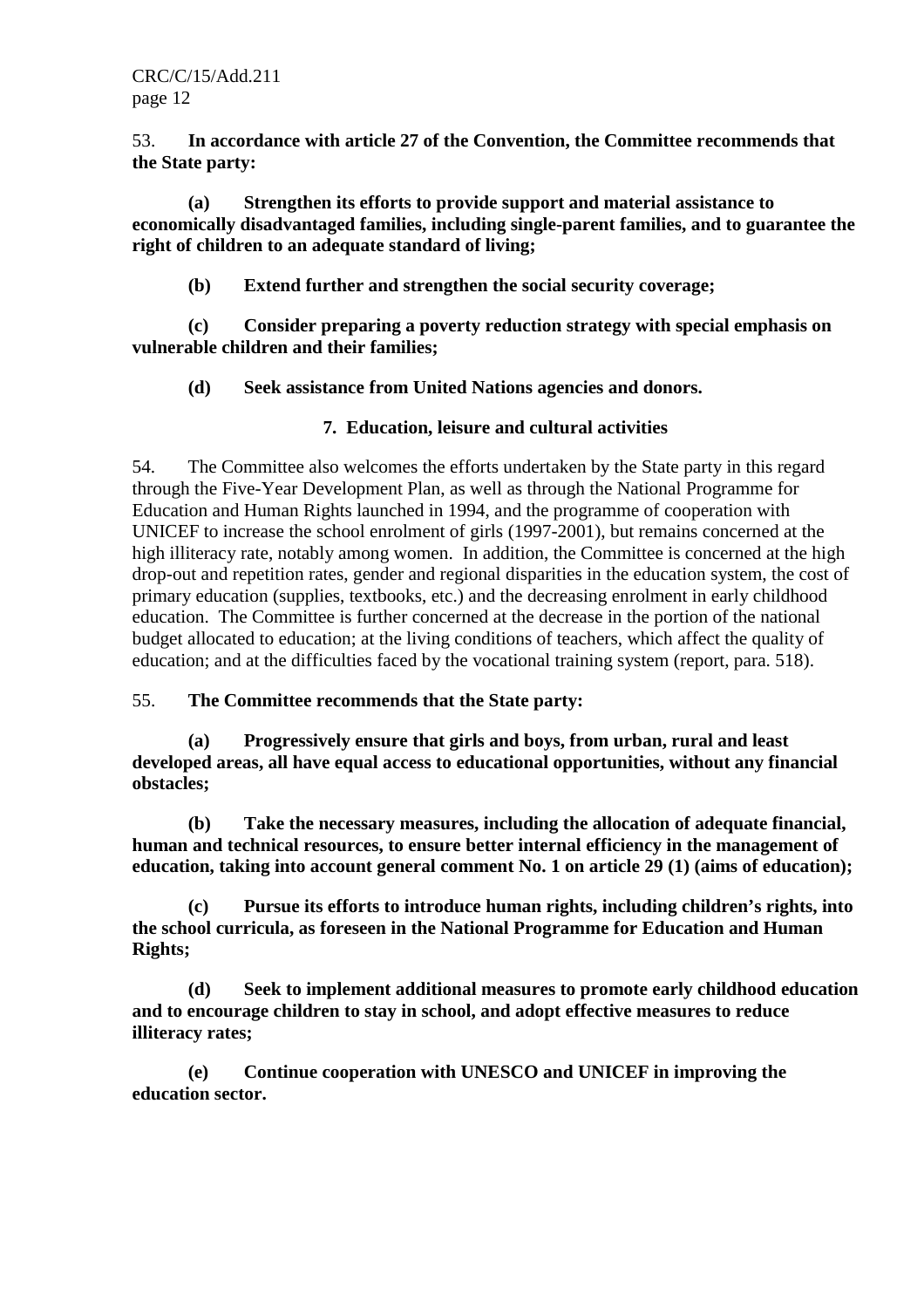## **8. Special protection measures**

## **Children affected by armed conflict**

56. The Committee welcomes the ratification by the State party of the Optional Protocol to the Convention on the involvement of children in armed conflict and the setting of the minimum age for compulsory recruitment into the armed forces at 20 years, but remains concerned at the situation of children living in Western Sahara.

#### 57. **In light of article 38 of the Convention, the Committee recommends that the State party take all feasible measures to ensure full protection and care of children who are affected by the armed conflict taking place in Western Sahara.**

#### **Migrant children**

58. The Committee is deeply concerned at the situation of Moroccan children who are deported, notably in the cities of Ceuta and Melilla in Spain. In particular, the Committee is concerned at allegations of police brutality against such children. The Committee is further concerned that these children, once they are back on the territory of the State party, do not receive adequate protection or assistance and that their situation is not monitored.

## 59. **Taking into consideration its recommendations to Spain (CRC/C/15/Add.185, para. 46), the Committee recommends that the State party take all necessary measures:**

 **(a) To prevent unaccompanied children from migrating to other countries, including by offering them opportunities for education;** 

 **(b) To coordinate with the Government of Spain to ensure that when children are repatriated from Spain to Morocco, they are returned to family members willing to care for them or to an appropriate social service agency for their care and rehabilitation;** 

 **(c) Investigate in an effective way reported cases of ill-treatment of returned children.** 

#### **Economic exploitation, including child labour**

60. While noting the efforts of the State party to prevent and combat child labour (ratification of ILO Conventions Nos. 138 and 182, ILO/IPEC programme to fight child labour), the Committee is concerned that the incidence of economic exploitation remains widespread in the agricultural and handicraft sectors, including metalworking and jewellery-, carpet- and mosaic-making. The Committee is also deeply concerned at the situation of domestic servants (*petites bonnes*), mostly girls, who are subjected to harsh working conditions and abuse.

## 61. **The Committee recommends that the State party:**

 **(a) Continue to strengthen its integrated strategy to fight all forms of economic exploitation of children;**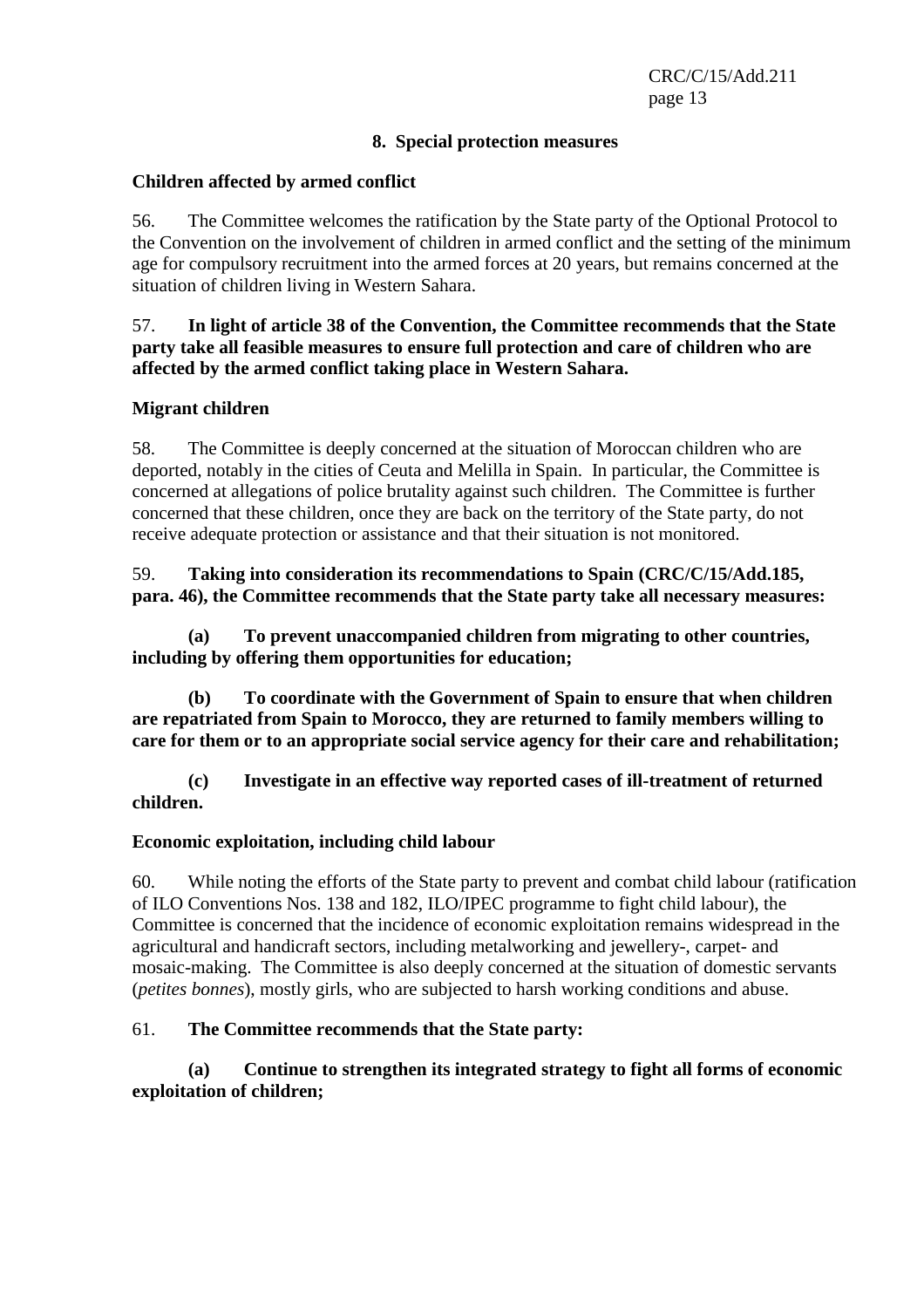**(b) Bring existing laws into full compliance with ILO Conventions Nos. 138 and 182, notably by enacting the new Labour Code, strengthen its labour inspectorates in terms of quantity and quality to ensure that labour laws are enforced, and protect children from economic exploitation, particularly in the informal sectors;** 

 **(c) Provide social rehabilitation for economically exploited children, notably by reintegrating them in the educational system;** 

 **(d) Take all necessary measures to prevent and end the practice of children working as domestic servants (***petites bonnes***) through a comprehensive strategy, notably by conducting debates and awareness campaigns, providing guidance and support to the most vulnerable families, and addressing the root causes of the phenomenon;** 

 **(e) Continue cooperation with ILO/IPEC.** 

#### **Sexual exploitation**

62. The Committee welcomes the hosting by the State party of the Arab-African Forum Against Commercial Sexual Exploitation of Children in preparation for the Yokohama Conference and notes that the Penal Code is under review regarding this issue, but remains concerned at the high incidence of sexual exploitation in the State party. The Committee is also concerned at the fact that the legislation of the State party does not protect all children below 18 years from sexual exploitation as various ages have been set in several acts regarding sexual exploitation. The Committee is further concerned at the status of child victims of sexual exploitation who may be treated as offenders.

63. **In light of article 34 and other related articles of the Convention, the Committee recommends that the State party:** 

 **(a) Extend the protection from sexual exploitation in all relevant legislation to all boys and girls below the age of 18 years;** 

 **(b) Ensure that child victims of sexual exploitation are never considered as offenders but rather benefit from programmes for their rehabilitation and recovery;** 

Undertake studies with a view to assessing the scope of commercial sexual **exploitation of children, including prostitution and pornography;** 

 **(d) Develop and implement an integrated strategy to fight sexual exploitation of children in accordance with the Declaration and Agenda for Action and the Global Commitment adopted at the 1996 and 2001 World Congresses against Commercial Sexual Exploitation of Children.** 

#### **Street children**

64. The Committee welcomes the study on street children undertaken by the State party (report, para. 318), but expresses its concern at their increasing number and at the lack of specific policies and programmes to address this situation and to provide these children with adequate assistance.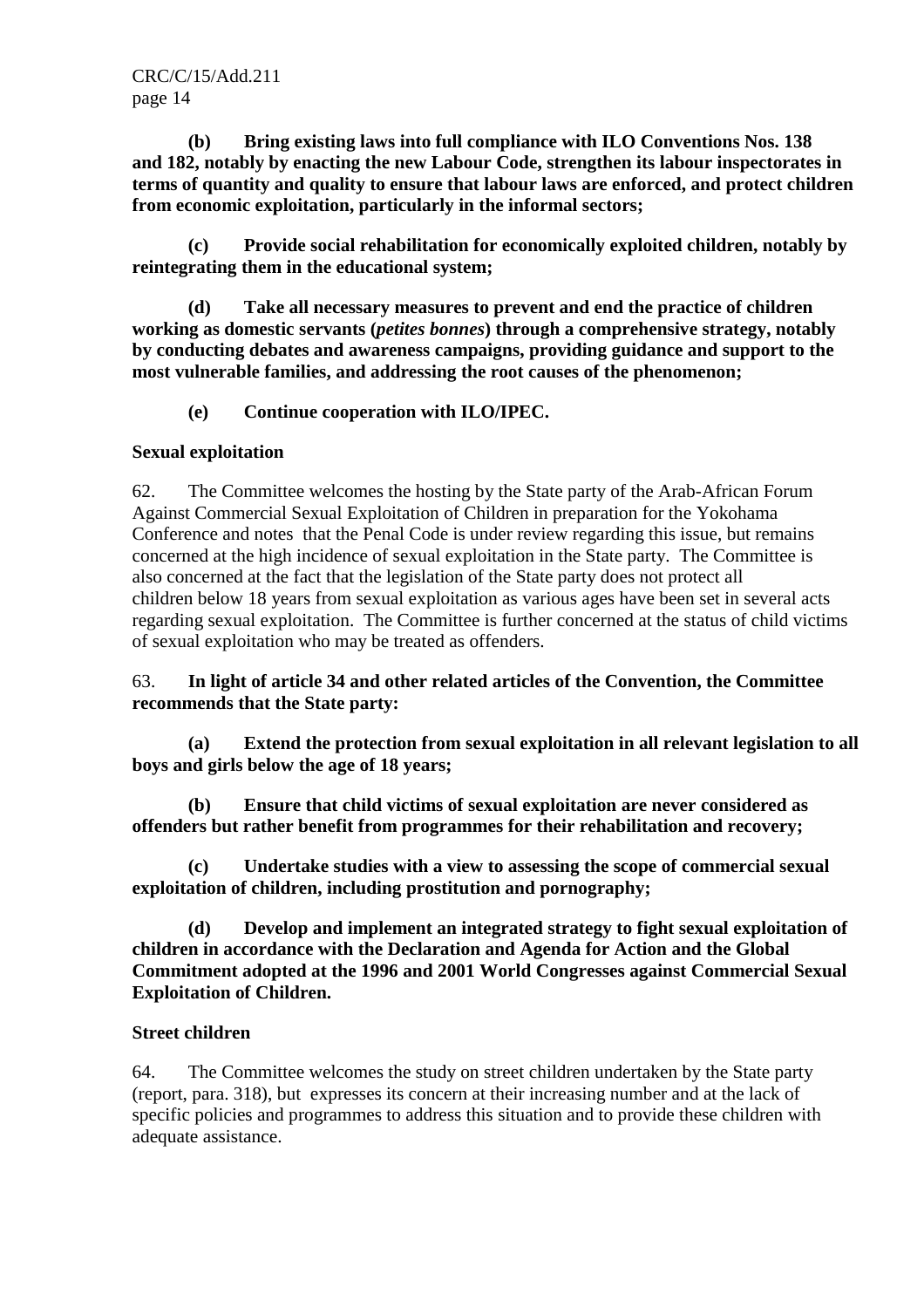65. **The Committee recommends that the State party:** 

 **(a) Establish a comprehensive strategy to address the large and increasing number of street children with the aim of protecting street children and of preventing and reducing this phenomenon;** 

 **(b) Ensure that street children are provided with adequate nutrition, clothing, housing, health care and educational opportunities, including vocational and life-skills training, in order to support their full development;** 

 **(c) Ensure that these children are provided with recovery and reintegration services when they are victims of physical, sexual and substance abuse, protection from arrest by the police and services for reconciliation with their families, alternative families and community;** 

 **(d) Collaborate with NGOs working with street children in the State party and seek technical assistance from, among others, UNICEF.** 

#### **Children in conflict with the law**

66. The Committee welcomes the adoption of a new Penal Procedure Code (August 2002) and the fact that under this law all children from 12 to 18 years who are in conflict with the law are accorded the full protection and special provisions of the Convention, but it remains concerned that the full implementation of the Convention and related relevant standards may be hampered, inter alia by lack of sufficient resources.

67. **The Committee recommends that the State party take all appropriate measures to implement in an effective manner the new Penal Procedure Code, ensuring that the new system is in conformity with the Convention, in particular articles 37, 39 and 40, and with other United Nations standards in this field, such as the United Nations Standard Minimum Rules for the Administration of Juvenile Justice (the Beijing Rules), the United Nations Guidelines for the Prevention of Juvenile Delinquency (the Riyadh Guidelines), the United Nations Rules for the Protection of Juveniles Deprived of their Liberty and the Vienna Guidelines for Action on Children in the Criminal Justice System.** 

68. **In addition, the Committee recommends that the State party:** 

 **(a) Undertake all necessary measures for the establishment of a sufficient number of juvenile courts and continue the training of juvenile judges;** 

 **(b) Use deprivation of liberty (institutionalization) only as a measure of last resort and for the shortest possible period of time;** 

 **(c) Protect the rights of children deprived of their liberty and monitor their conditions of detention, and ensure that children remain in regular contact with their families while in the juvenile justice system;**